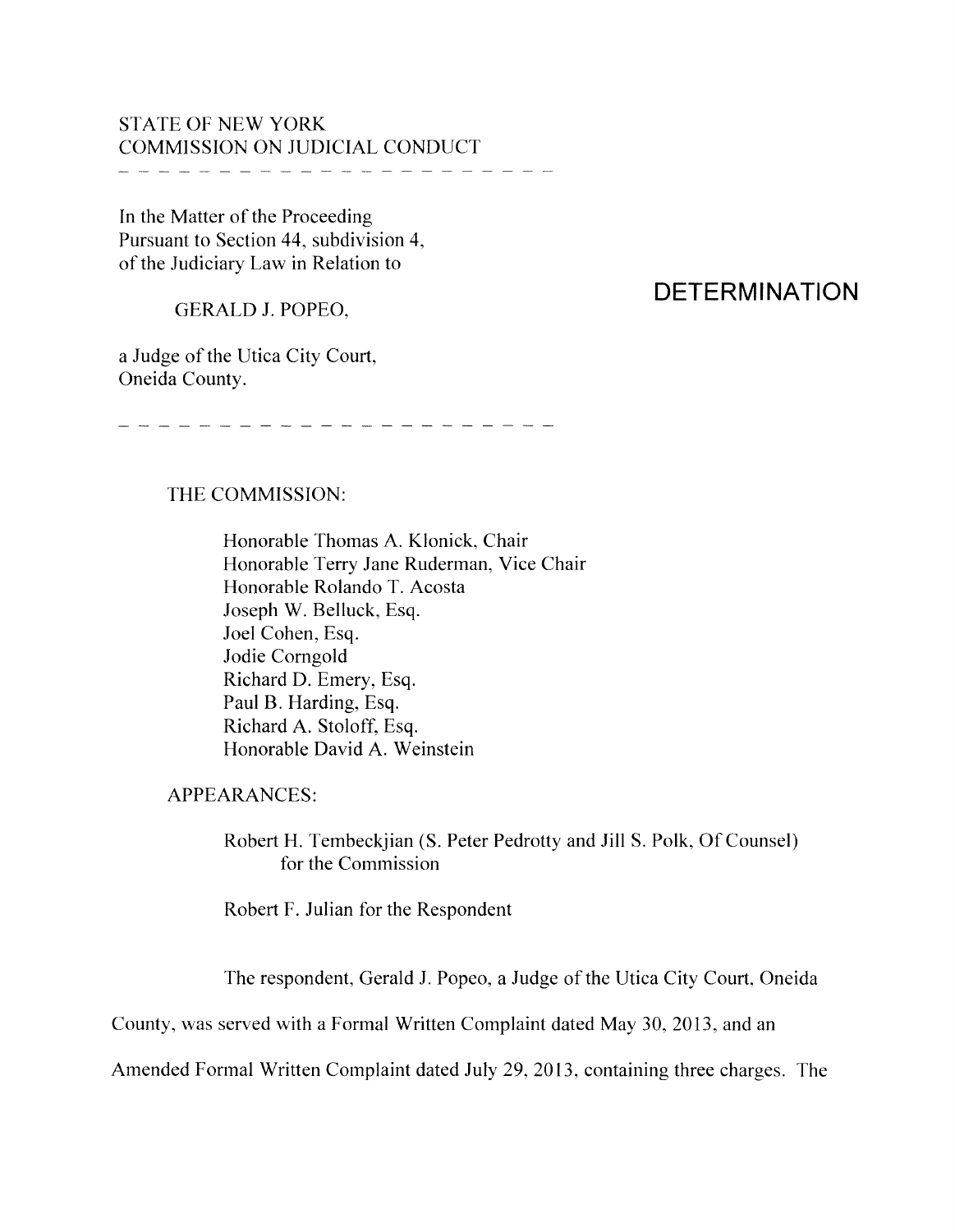Amended Formal Written Complaint alleged that respondent was discourteous to two defendants and committed them to jail for summary contempt without following the procedures required by law (Charges I and II) and that he made injudicious statements to and about attorneys (Charge III). Respondent filed a verified Answer dated August 23, 2013.

Respondent filed a motion on June 19,2013, and an amended motion dated June 25, 2013, to dismiss certain specifications of the Formal Written Complaint for lack of specificity. Commission counsel opposed the motion to dismiss by affidavit and memorandum dated August 14,2013, noting that an Amended Formal Written Complaint had been served. By affirmation and memorandum in reply dated August 23, 2013, respondent argued that paragraphs 30 through 34 of the Amended Formal Written Complaint should be dismissed. By Decision and Order dated September 20,2013, the Commission denied respondent's motion, as modified, in all respects.

By Order dated October 24, 2013, the Commission designated Bruno Colapietro, Esq., as referee to hear and report proposed findings of fact and conclusions oflaw. A hearing was held on February 24, 25 and 26, April 29 and 30, and May 29, 2014, in Albany. The referee filed a report dated September 30,2014.

The parties submitted briefs with respect to the referee's report and the issue of sanctions. Commission counsel recommended the sanction of removal, and respondent recommended a confidential disposition.

On December 11, 2014, the Commission heard oral argument and thereafter considered the record of the proceeding and made the following findings of fact.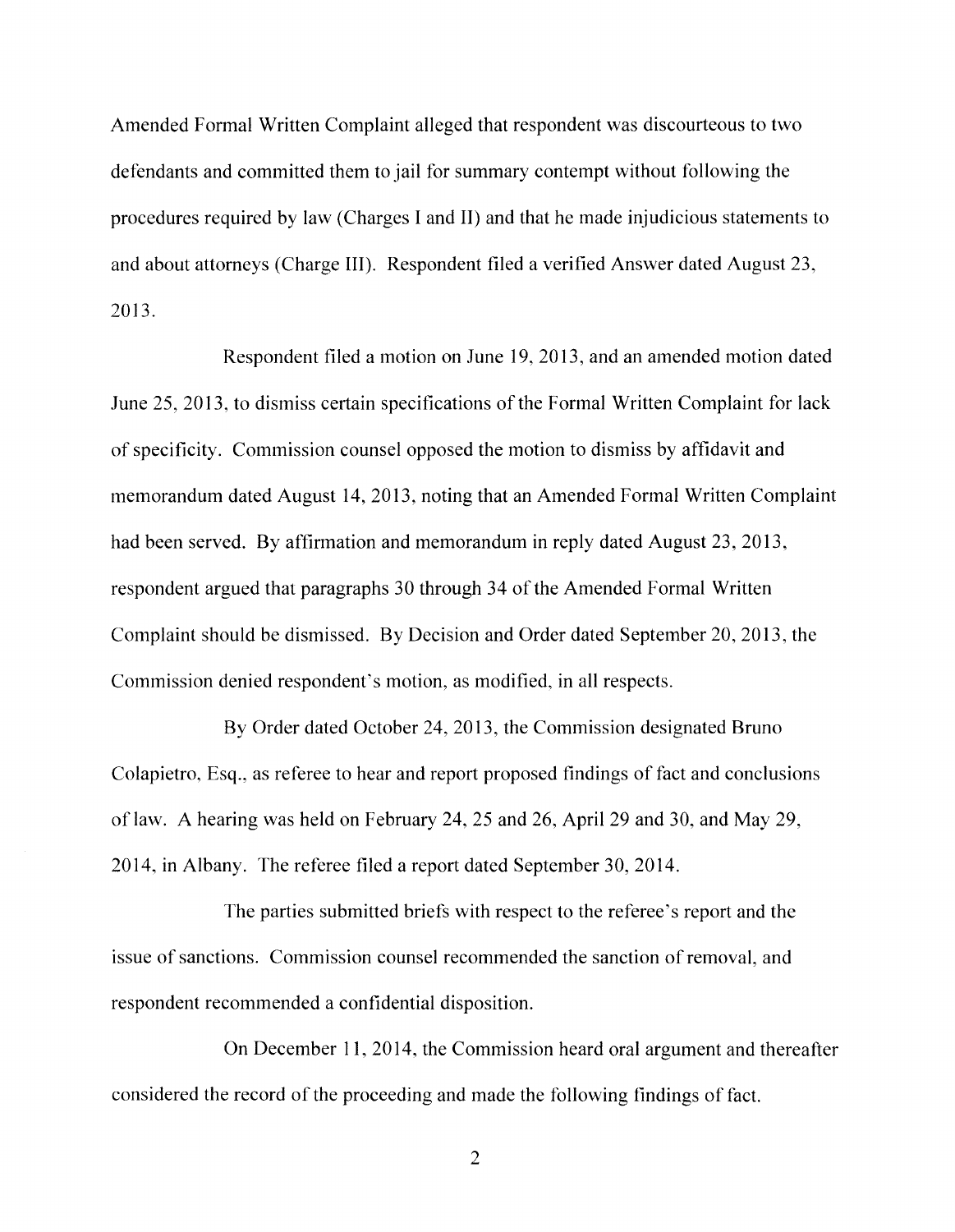1. Respondent has been a Judge of the Utica City Court, Oneida County, since 2001. His present term expires in 2020.

As to Charge I of the Amended Formal Written Complaint:

2. On February 17,2010, respondent presided over the case of*People* v. *Robert M Gentile.* The defendant was appearing for sentencing on a charge of Assault in the Third Degree. Assistant Public Defender James Kehoe represented the defendant.

3. As he approached the podium to speak prior to the imposition of sentence, the defendant addressed the victim of the Assault and two others in the courtroom, stating, "If I go to jail you guys won't hear the end ofthis." During his statement, the defendant repeatedly turned to the audience, made faces and again addressed the victim. Respondent warned Mr. Gentile not to "put a show on" and that threatening or intimidating the victim could result in criminal contempt. As the defendant complained about his lawyer and that his rights had been violated, respondent engaged in extended colloquy with him, stating that the jury "didn't buy it" and that he was "not retrying the case."

4. As respondent sentenced the defendant to a term of one year in jail on the Assault charge, Mr. Gentile stated, "I already knew what you were going to do." Respondent warned the defendant, "[I]nterrupt me one more time, it's 30 days contempt of court. Do it again, it's 30 more. So if you would like to interrupt me again, go ahead."

5. Thereafter, in a series of incidents as set forth below, respondent committed the defendant to jail for five separate counts of criminal contempt, with five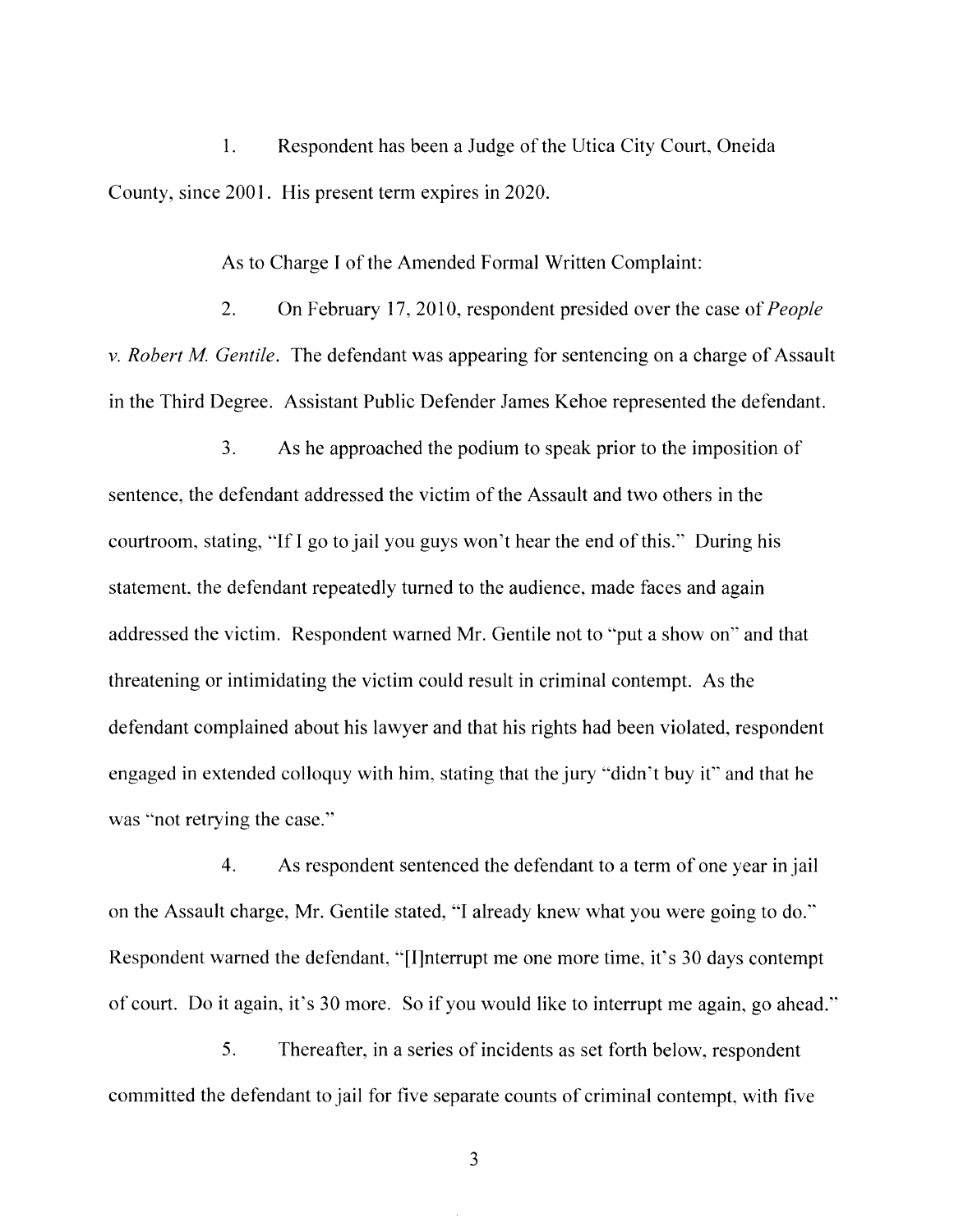separate 30-day sentences to be served consecutively in addition to his sentence for Assault.

(A) After respondent warned the defendant not to interrupt and said, "May 1 continue?", the defendant responded, "You didn't let me continue." Respondent then held him in contempt and sentenced him to 30 days in jail. Mr. Kehoe told his client, "I caution you," and the defendant stated that he did not want the attorney there, that his lawyer did nothing for him, and that he wanted to represent himself.

(B) Respondent accused Mr. Gentile of "disrupting my courtroom," turning away, saying something and "ma[king] a face to me." The defendant said, "Made a face to you?", resulting in the second contempt and 30-day sentence.

(C) When the defendant said, "You can do what you want to do," respondent stated, "There's 90." The defendant said, "They already took my life away, your Honor," and respondent said, "Okay, do you want more or do you want to keep your mouth shut?"

(D) Near the end of the proceeding, Mr. Gentile did something that prompted a deputy to warn, "Don't do that again." Respondent stated that the defendant was "standing at the podium smirking, turning away, looking at the audience," and the defendant said, "Smirking?" Respondent stated, 'There's another 30."

(E) The defendant said, "This is a mockery in this court." Respondent stated, "There's another 30. We're up to five now."

6. During the proceeding, the defendant raised his voice, yelled at his attorney, repeatedly turned and addressed the audience, made faces, laughed and was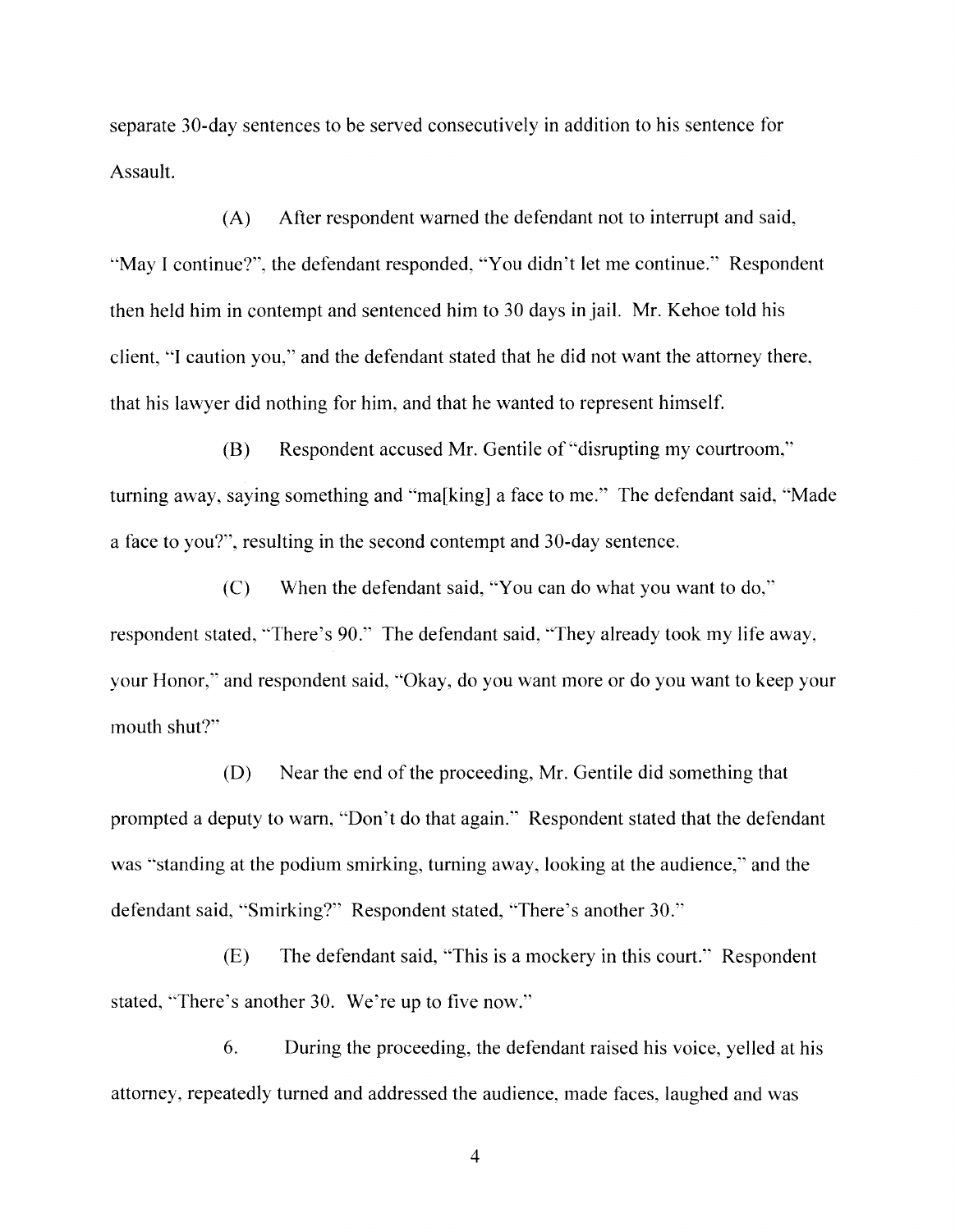otherwise disruptive and disrespectful.

7. Prior to holding Mr. Gentile in summary contempt in five successive instances, respondent did not issue appropriate warnings before each contempt citation or give the defendant an opportunity to make a statement on his own behalf or apologize for his contumacious behavior.

8. On August 12, 2010, on motion of Mr. Gentile's lawyer, respondent dismissed two of the five counts of contempt.

9. At the hearing before the referee, respondent testified that the number of contempt citations in *Gentile* "just doesn't seem fair" and that he "should have just let [Mr. Gentile] talk no matter how."

As to Charge II of the Amended Formal Written Complaint:

10. On January 5, 2011, the defendant in the case of *People* v. *Jeffrey* D. *Blount* appeared before respondent for disposition of a charge of Harassment. The defendant, who was represented by Assistant Public Defender Cory Zennamo, was being sentenced to time served with an order of protection.

11. As respondent was imposing the sentence, Mr. Zennamo spoke quietly to his client. Respondent reprimanded the attorney, stating, "When you were a kid did anyone tell you it was rude to be talking when somebody else is talking?" Mr. Zennamo said, "Yes," and respondent continued, "Well, it's rude, okay. If you need to talk to your client, hold your hand up, and I will be quiet; I'll wait. I don't want to interfere with an attorney's obligation and right to provide legal advice, but once I'm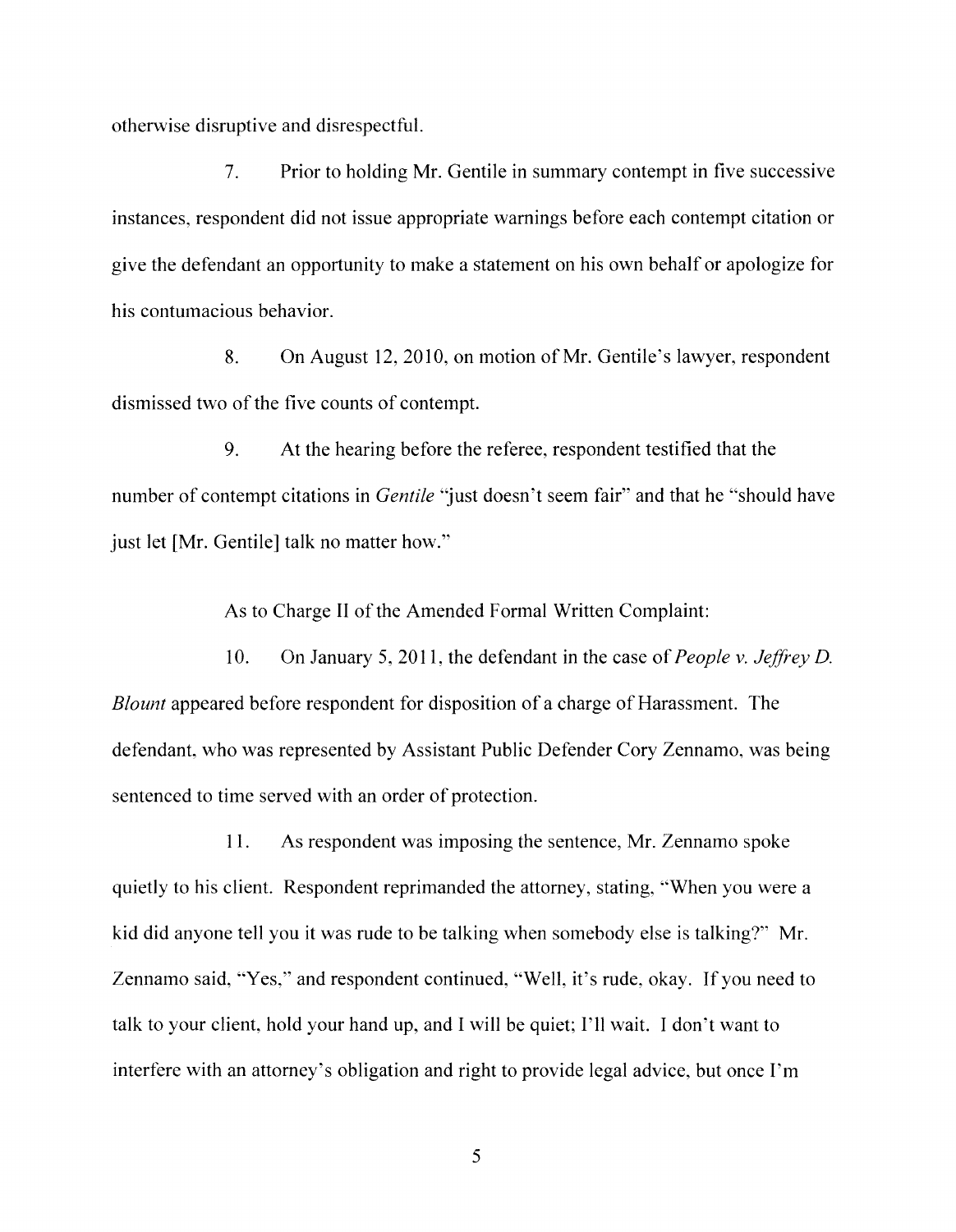doing my end of things, shut up and let me do my thing, okay?" Mr. Zennamo apologized and said he was "just explaining the surcharge" to his client.

12. After that exchange, respondent told the defendant, "You're standing there with a grin that I would love to get off the bench and slap off your face." Mr. Blount said he was "just laughing." Respondent said, "What are you laughing about? You're in a courtroom, handcuffed, in an orange jumpsuit being issued an order of protection, and you're laughing. That's a funny thing, that's hilarious. How about 30 days in jail for contempt, that's hilarious, too, isn't it? What's wrong with you? We done smirking?" Respondent then warned the defendant of the consequences of violating the order of protection.

13. After the proceeding had concluded, as the defendant was leaving the courtroom, respondent ordered him brought back, stating, "As he turned away he gave me a nice, big smirk, nice big smirk as ifto say, blank you, Judge. That's 30 days contempt of court. Have a good day, Mr. [Blount]."

14. When Mr. Zennamo attempted to intercede, respondent stated, "File an appeal, Mr. Zennamo." Shortly thereafter, Mr. Zennamo approached respondent and asked ifhis client might come back and apologize, and respondent denied the request.

15. Respondent summarily held the defendant in contempt of court without warning him that his conduct could result in a citation for contempt and without giving him an opportunity to make a statement on his own behalf or apologize. The commitment order for the contempt states that the defendant "displayed a disrespectful attitude towards the Court, smirking at the Court while being issued an order of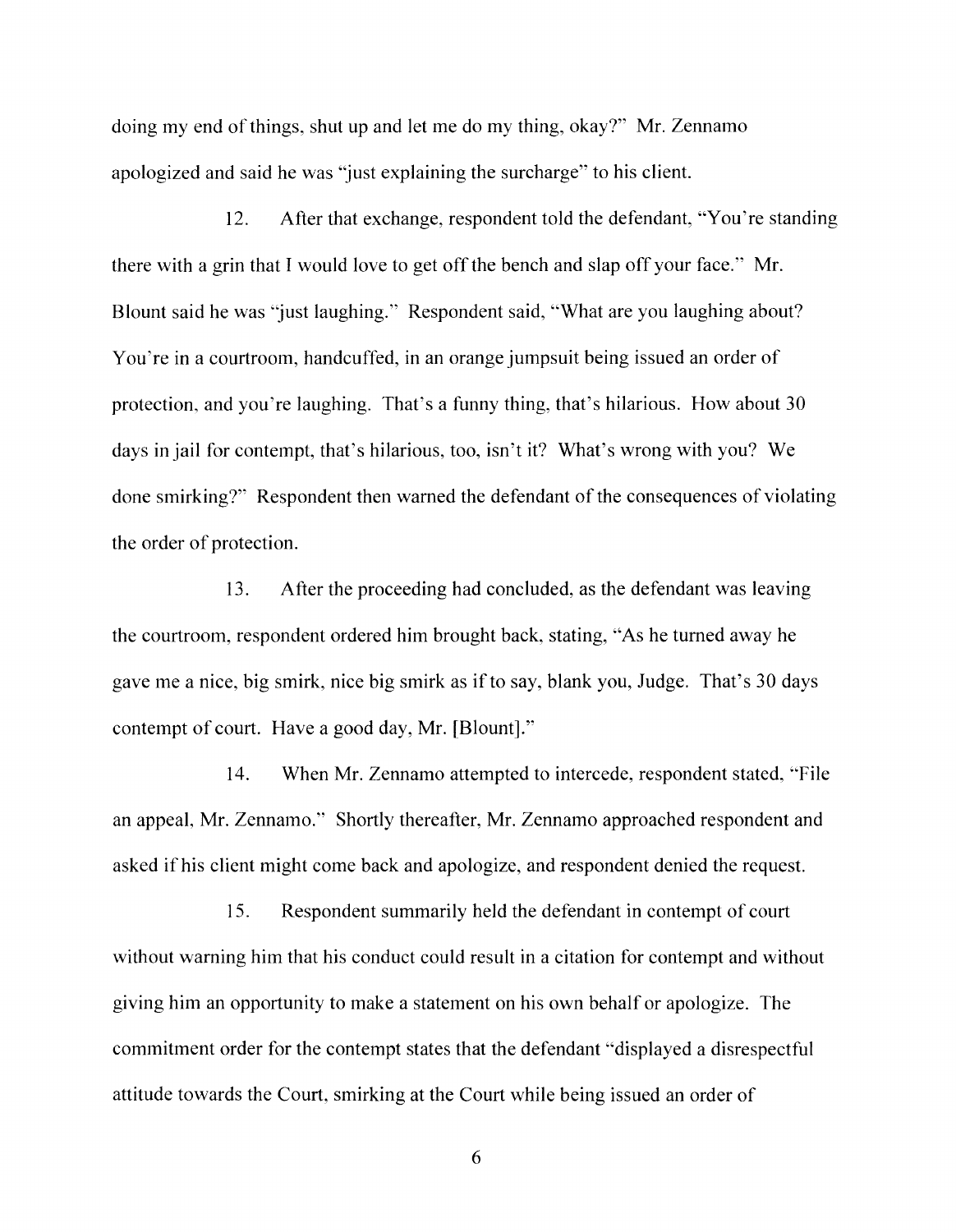protection and continuing to do so after being advised to cease such conduct."

16. On the following Monday, January 10,2011, after respondent's administrative judge had questioned him about his actions in *Blount* and after his chambers had received media inquiries about the matter, respondent vacated the contempt on his own motion. In doing so, respondent said:

> "It's my responsibility as judge to hold people accountable for their conduct. I recognize that in doing so, I am also accountable and expected to properly apply the law. With regard to contempt matters, there is a multi-step procedure essentially involving several warnings and an opportunity to be heard before there is a finding of contempt."

Respondent stated that after learning that the defendant's attorney was contesting the contempt citation, respondent reviewed the transcript to refresh his recollection "since it was one of 73 cases I handled that day." He stated that he had "concluded that in my effort to address what I felt was inappropriate conduct and being upset with the conduct, I reacted with some intemperate words and did not fully and completely follow the procedure in place in order to hold a person in contempt."

17. Mr. Blount was not subject to any additional incarceration as a result ofrespondent's contempt citation since he was in custody on other charges.

As to Charge III of the Amended Formal Written Complaint:

18. Paragraphs 30 to 34 are not sustained and therefore are dismissed. *People v. Bart Harvey, Jr.*

19. On November 7, 2008, respondent presided over the case of*People v. Bart Harvey, Jr.,* in which the defendant was charged with Unlawful Possession of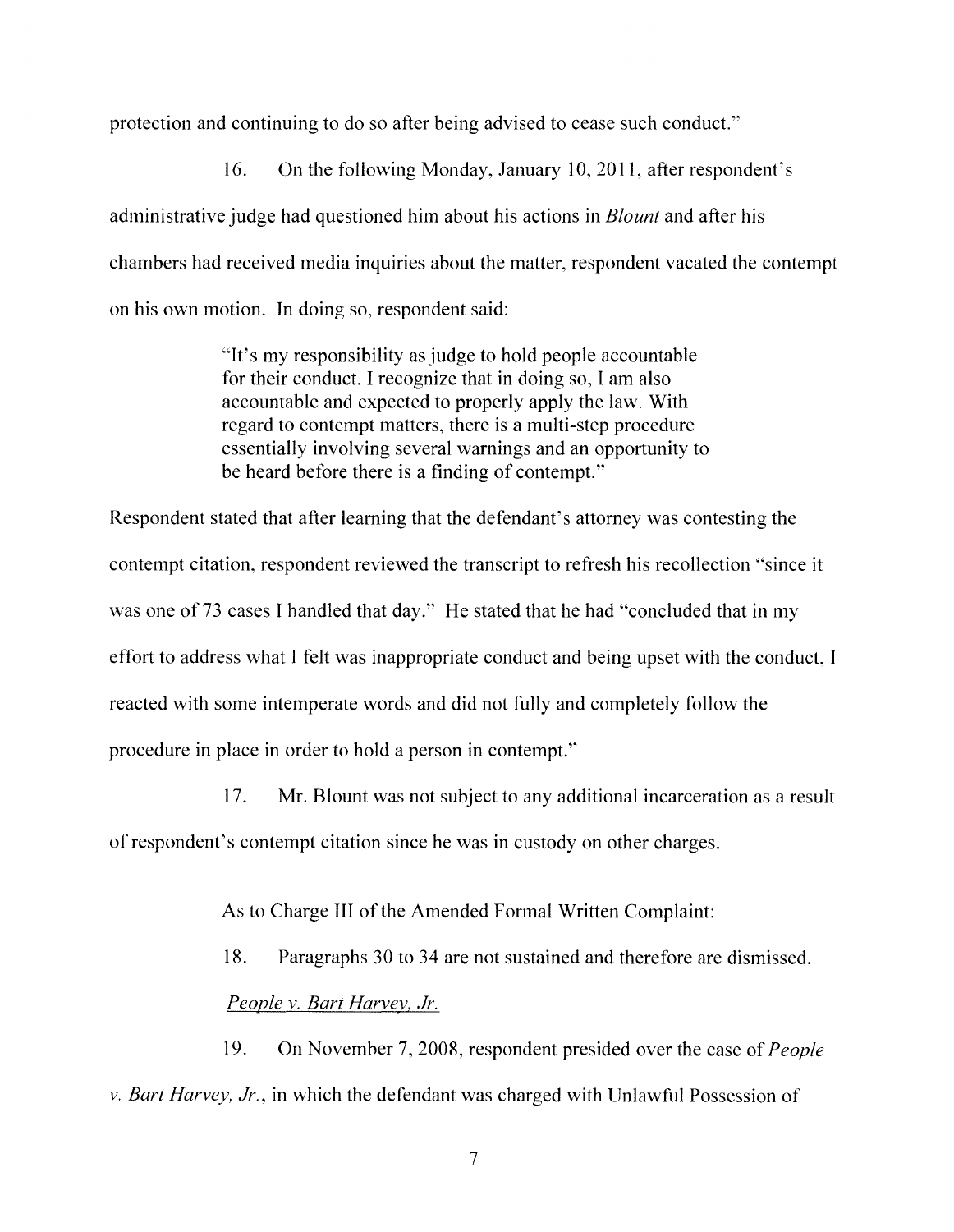Marijuana and Aggravated Unlicensed Operation of a Motor Vehicle. ADA Christopher Hameline appeared for the Office of District Attorney Scott D. McNamara, and Assistant Public Defender James Kehoe represented the defendant. Mr. Kehoe objected to a plea offer that included forfeiture of \$400 that had been seized from the defendant. Pursuant to local law, monies that are illegal proceeds from a criminal enterprise can be seized and forfeited. When Mr. Kehoe said that the defendant wanted the funds returned, respondent stated, "Then you deal with them over that. I don't have anything to do with the forfeiture sir. If Mr. McNamara wants to buy a new couch for his office or something else, I'm not in the middle of that."

20. After Mr. Kehoe said that the ADA was "getting direction from higher," respondent stated, "I think my couch thought might be true afterwards, if somebody is pressuring you to do this to get the forfeiture. Somebody wants a new laptop or whatever. I'm not saying it's inappropriate, maybe it is appropriate for the forfeiture. I sometimes wonder." Respondent continued, "Where the money goes, it goes for another picture in the paper and a headline."

21. Subsequently, District Attorney McNamara complained to Administrative Judge James D. Tormey that respondent's comments impugned his integrity, and Judge Tormey asked respondent to apologize. Respondent testified that he and Mr. McNamara did "mend fences."

22. At the hearing, respondent acknowledged that his comments about forfeiture were "snide" and "sharp." He testified that forfeiture places judges "in an uncomfortable position" because they have no authority over the seizure of funds.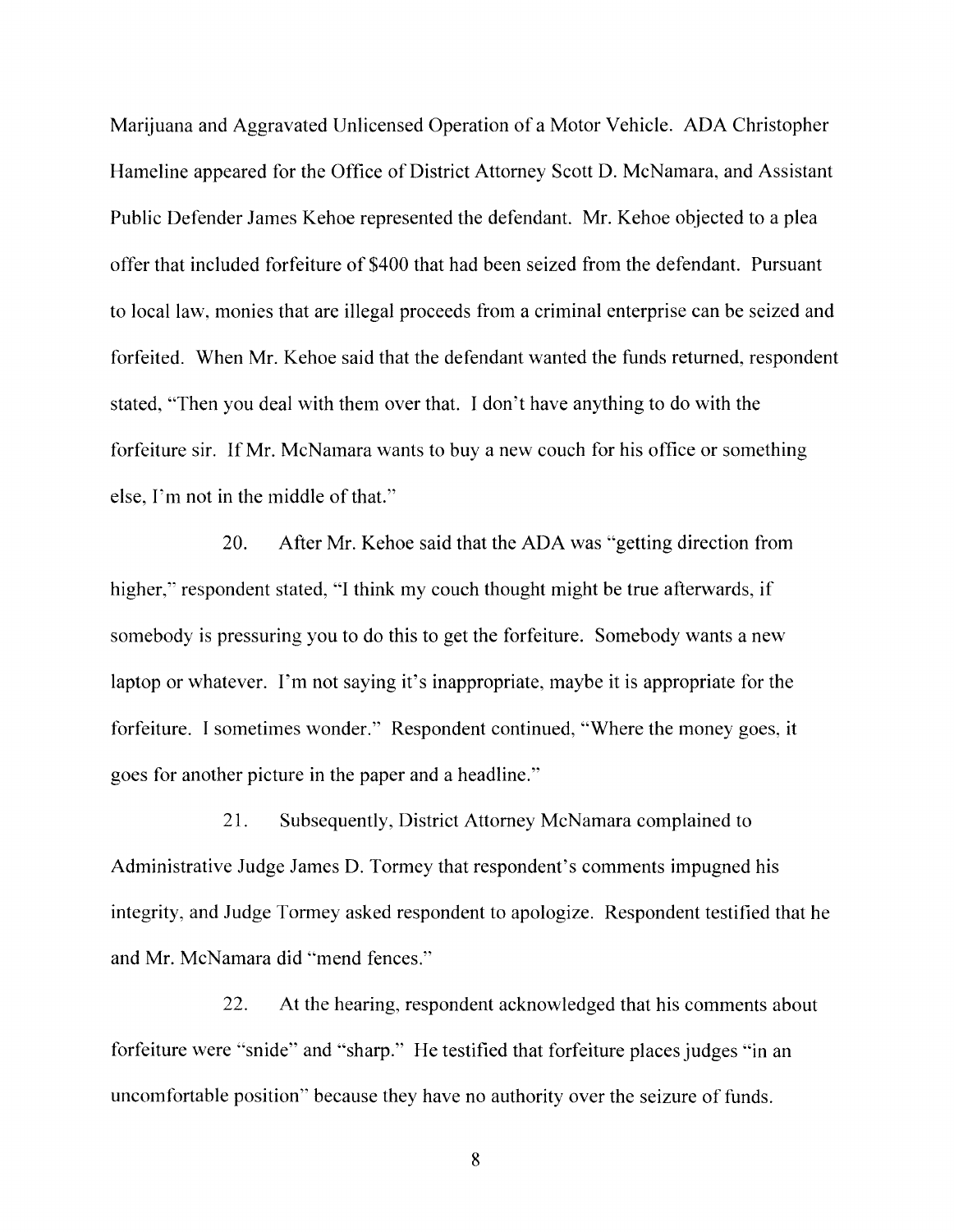#### *People* v. *Rossie* L. *Harris*

23. On or about December 6, 2008, in the case of*People* v. *Rossie* L. *Harris,* the defendant appeared before respondent for sentencing on a charge of Disorderly Conduct. Assistant District Attorney Todd C. Carville was the prosecutor, and Assistant Public Defender Mark C. Curley represented the defendant. Mr. Carville recommended a conditional discharge with a forensic evaluation so that the defendant could be evaluated for anger management.

24. Respondent imposed a conditional discharge, noting that the defendant was 74 years old. After imposing the sentence, respondent said to the defendant's attorney, "You know what? Mr. Curley, there is no justice because the end result of this is Mr. Carville gets another notch on his belt. It actually helps his standing in the office."

#### *People* v. *David Carter*

25. On June 28, 2011, in the case of*People* v. *David Carter,* in which the defendant was charged with Stalking, Assistant District Attorney Patrick Scully offered a plea, and Assistant Public Defender Cory Zennamo asked that the charge be dismissed because the accusatory instrument was insufficient. After a new accusatory instrument was filed, Mr. Scully made the same plea offer. Following an off-the-record discussion, respondent stated, "That would be the appropriate thing to do, but Mr. Scully is playing the cigar store Indian at the moment, so I don't know what he wants to do."

### *People* v. *Jean Palmer*

26. A week later, on July 5, 2011, respondent presided over the case of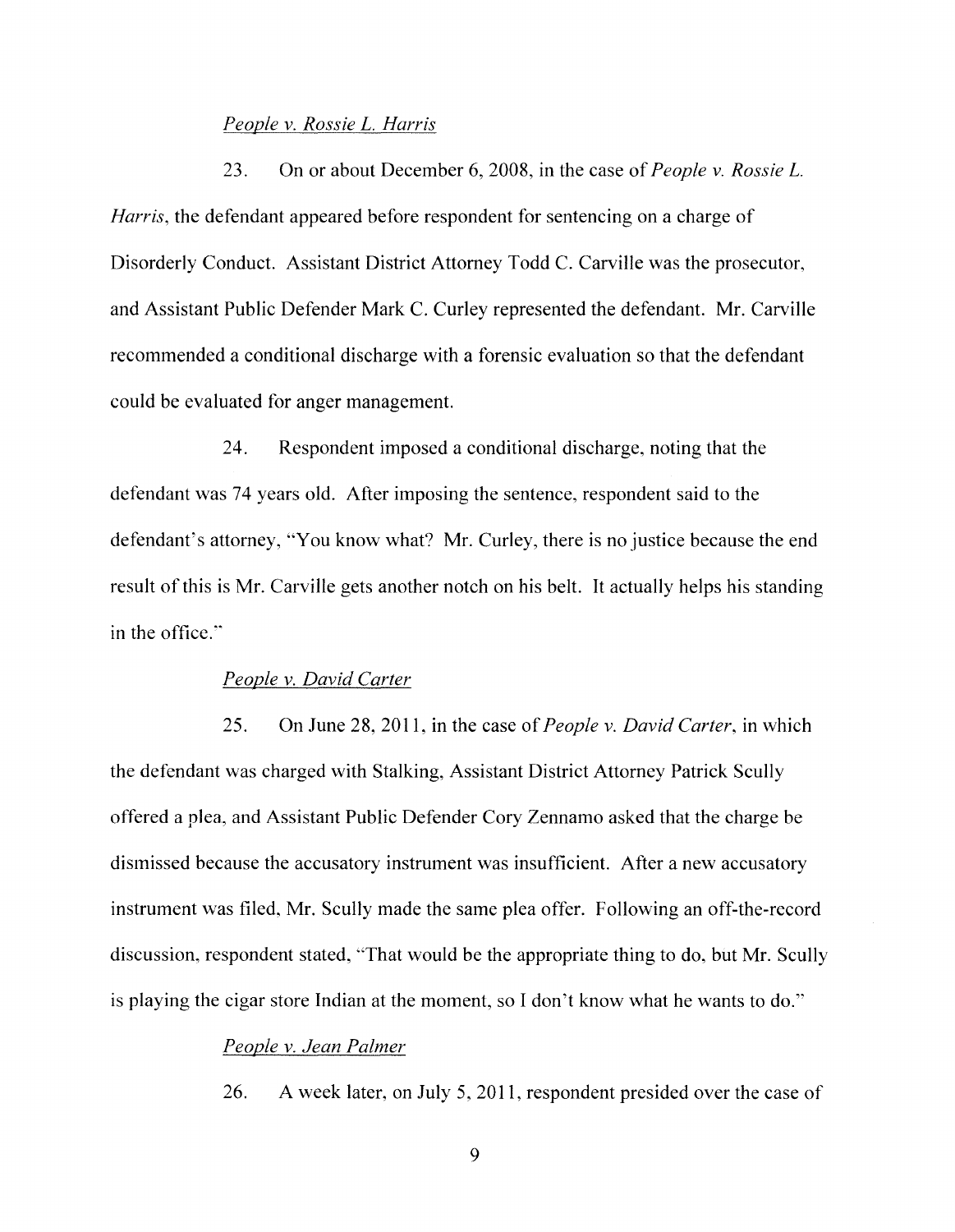*People* v. *Jean Palmer.* Mr. Scully was the prosecutor. During discussion of a plea, respondent stated, "Mr. Scully is the perfect cigar store Indian at the moment, but he did discuss this with the court and is in agreement."

27. Respondent testified at the hearing that his comment in both *Carter* and *Palmer* was "an innocent use of words that were not intended to be offensive." He testified that he wanted the prosecutor to note his position on the record and stated, "[I]n hindsight, I wish I had used different language such as 'Mr. Scully, can we hear your input, please,' or words to that effect."

Upon the foregoing findings of fact, the Commission concludes as a matter of law that respondent violated Sections 100.1,  $100.2(A)$ ,  $100.3(B)(1)$ ,  $100.3(B)(3)$  and  $100.3(B)(6)$  of the Rules Governing Judicial Conduct ("Rules") and should be disciplined for cause, pursuant to Article 6, Section 22, subdivision a, of the New York State Constitution and Section 44, subdivision 1, of the Judiciary Law. Charges I through III of the Amended Formal Written Complaint are sustained insofar as they are consistent with the above findings and conclusions, and respondent's misconduct is established.

On two occasions respondent abused his judicial power by summarily holding defendants in contempt of court and depriving them of their liberty without due process. One defendant, who was disrespectful during a sentencing proceeding, was sentenced to a total of 150 days in jail on five separate counts of summary contempt, which respondent imposed in quick succession without issuing appropriate warnings or providing the defendant with an opportunity to make a statement in defense or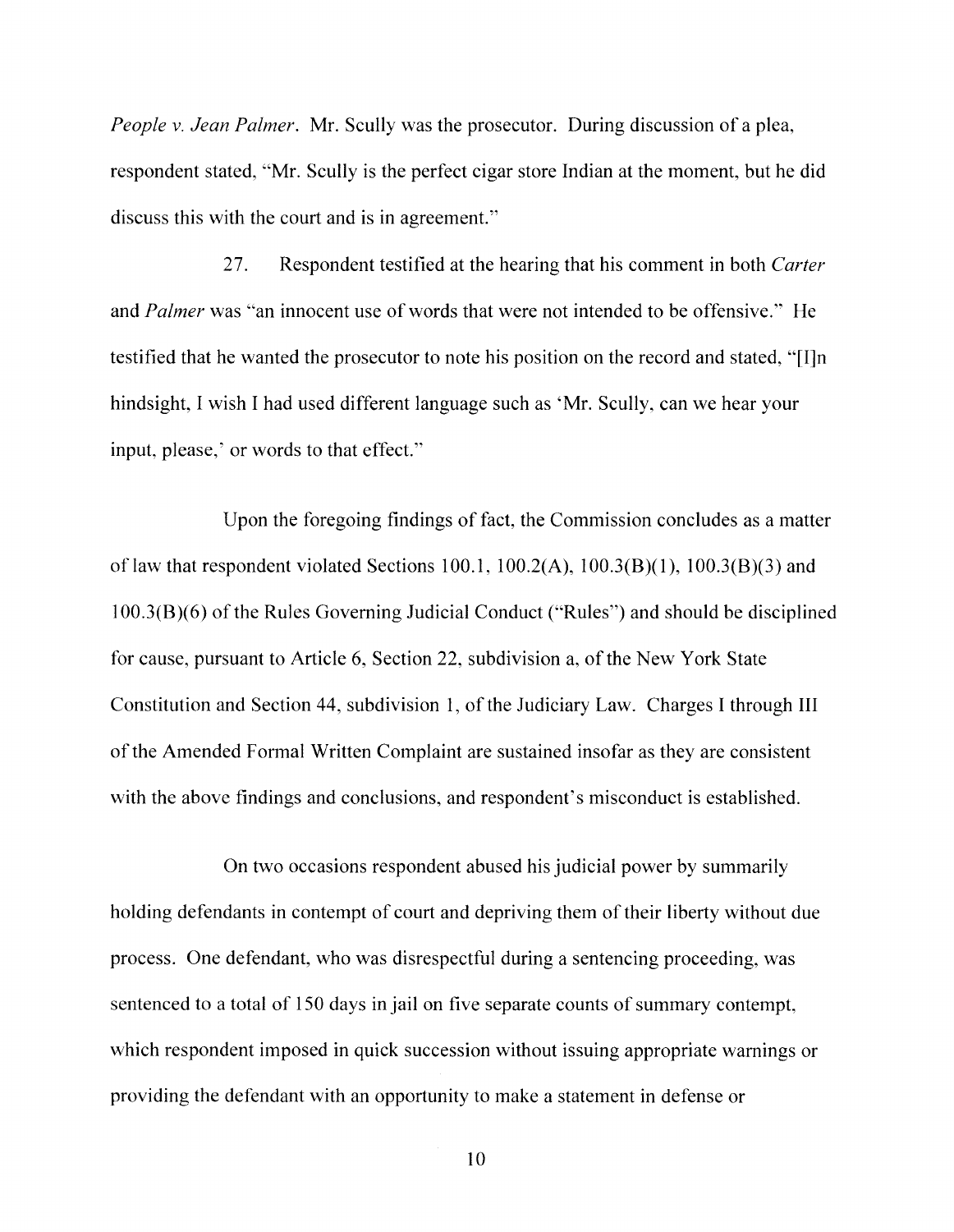extenuation of his conduct. Another defendant was held in contempt and sentenced to 30 days in jail for "smirking" as he was leaving the courtroom after the proceeding had ended. In both matters, respondent failed to observe the mandated procedural safeguards before exercising his contempt power and sending the defendants to jail.

Pursuant to a judge's duty to "require order and decorum" in court proceedings (Rules, §100.3[B][2]), a judge may impose contempt for "[d]isorderly, contemptuous, or insolent behavior, committed during its sitting, in its immediate view and presence, and directly tending to interrupt its proceedings, or to impair the respect due to its authority" (Jud Law §750[A][I]). "Where the offense is committed in the immediate view and presence of the court,... it may be punished summarily" (Jud Law §755). The exercise of the contempt power requires compliance with procedural safeguards, including giving the accused an appropriate warning and opportunity to desist from the contumacious conduct *(Katz* v *Murtagh,* 28 NY2d 234,238 [1971]; *Loeber* v. *Teresi,* 256 AD2d 747 [3d Dept 1998]; *Doyle* v. *Aison,* 216 AD2d 634 [3d Dept 1995], *Iv den* 87 NY2d 807 [1996]). Implicit in the law is that strict adherence to these procedures is necessary to ensure that summary contempt be imposed only in "exceptional and necessitous circumstances" *(see* 22 NYCRR §604.2[a][I]). Ajudge's failure to adhere to the mandated procedures is inconsistent with his or her ethical duty to "be faithful to the law" and may constitute misconduct that warrants public discipline. Rules,  $\S 100.3(B)(1)$ ; *Matter of Feeder,* 2013 NYSCJC Annual Report 124; *Matter of Mills,* 2005 NYSCJC Annual Report 185; *Matter afTeresi,* 2002 NYSCJC Annual Report 163; *Matter of Recant,* 2002 NYSCJC Annual Report 139.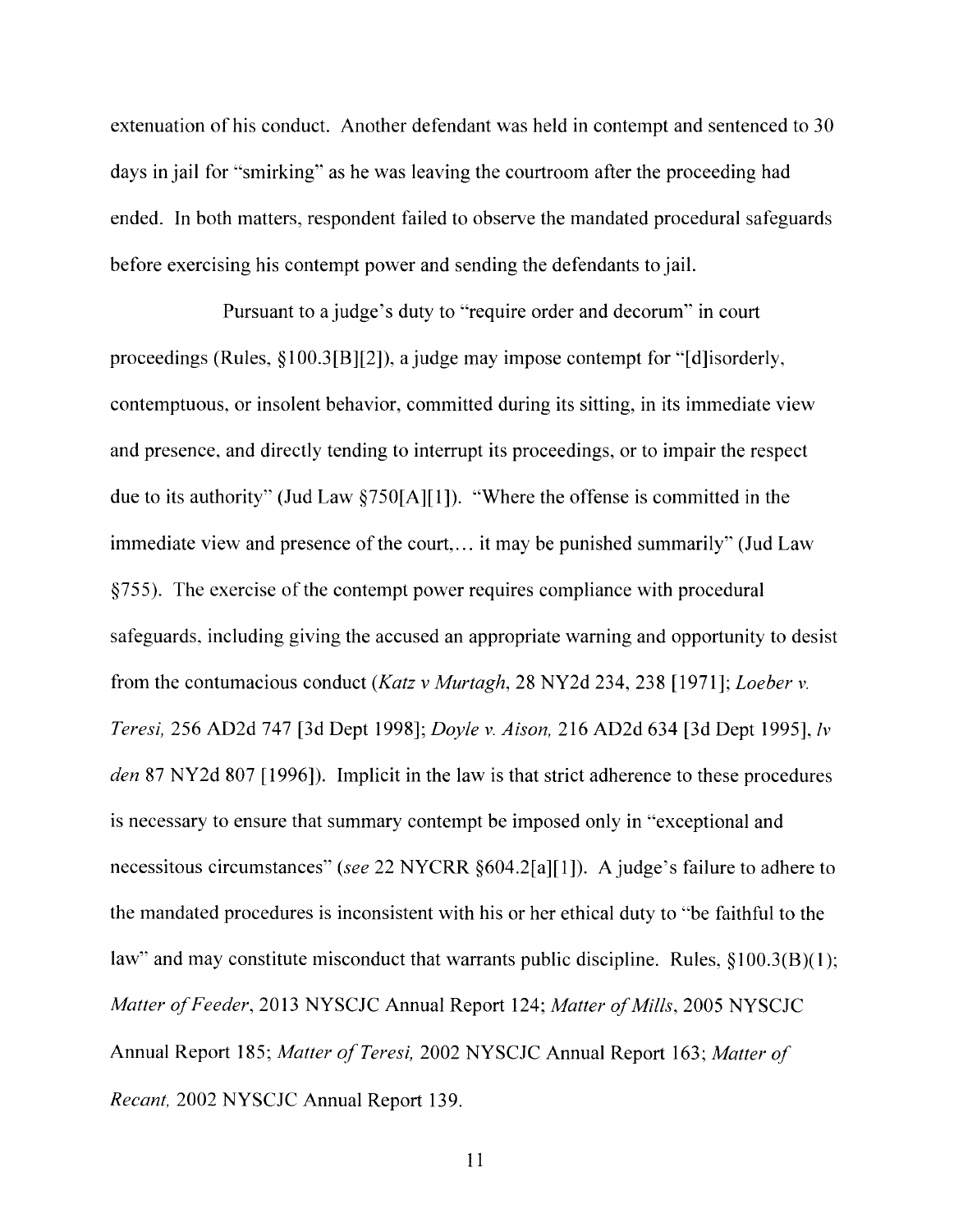In the case of*People* v. *Gentile,* respondent disregarded these procedural and ethical requirements in issuing five successive contempt citations against the defendant and imposing five consecutive 30-day jail sentences. Although it is clear from the record that the defendant was disruptive - he repeatedly turned and addressed the audience, threatened the victim, made faces, yelled at his lawyer, interrupted respondent and made disrespectful comments  $-$  it is a judge's duty to act in a patient, neutral, judicious manner and to properly apply the law regardless of the provocation (Rules, §100.3[B][3]). While respondent warned the defendant early in the proceeding that "putting on a show," threatening the victim and interrupting could result in contempt, he has acknowledged that he did not give appropriate warnings before each of the acts that triggered a contempt citation or thereafter provide the defendant with an opportunity to purge the contempt by making a statement or apologizing for his behavior; nor did respondent make a clear record of each of the defendant's contumacious acts. Even if it seemed unlikely that repeated warnings would have deterred further misbehavior or that the defendant would have apologized if afforded the opportunity to do so, he was entitled to the full protections afforded by law. At the hearing before the referee, respondent acknowledged that the number of contempt citations 'just doesn't seem fair" and that he "should have just let [Mr. Gentile] talk."

In the case of*People* v. *Blount,* respondent not only failed to follow the mandatory contempt procedures, but abused his authority by holding the defendant in summary contempt and imposing a 30-day jail sentence for "smirking" after the proceeding had ended. The record establishes that from the outset of the proceeding,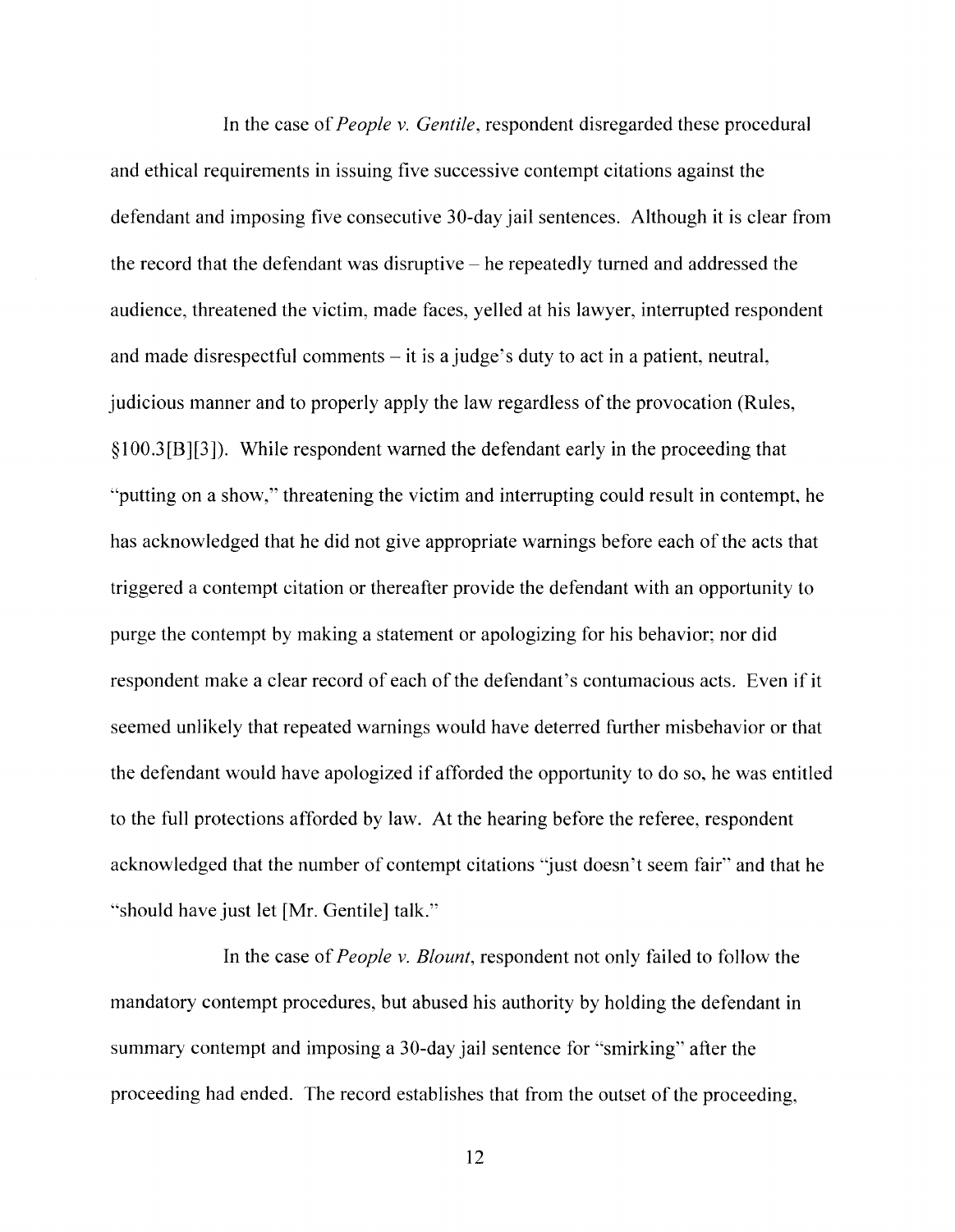respondent took personal offense at the defendant's demeanor and overreacted to a perceived show of disrespect. After the defendant apparently smiled or laughed as respondent was explaining the order of protection, respondent stated, "You're standing there with a grin that I would love to get off the bench and slap off your face." He then added, "How about 30 days in jail for contempt, that's hilarious too, isn't it? What's wrong with you? We done smirking?" Later, as the defendant was leaving the courtroom, respondent called him back and summarily committed him to jail for 30 days, stating that the defendant "gave me a nice, big smirk ... as if to say, blank you, Judge." Respondent provided no opportunity for the defendant to make a statement prior to the contempt adjudication and curtly rejected his attorney's attempt to intervene. Respondent's conduct was clearly a "substantial overreaction to conduct that in no way warranted such extreme punitive measures" *(Matter of Mills, supra, 2005 NYSCJC*) Annual Report at 191). Not until five days later, after hearing from his administrative judge, did respondent vacate the contempt citation on his own motion, recognizing that his conduct in *Blount* was "intemperate" and inconsistent with the mandated procedures.

As respondent stated when he vacated Mr. Blount's contempt, a judge who has responsibility to hold people accountable for their conduct is "also accountable and expected to properly apply the law." If an individual's behavior is disorderly or disrespectful, strict adherence to the contempt procedures required by law may avoid the necessity of imposing a contempt citation to maintain order and decorum. Here, respondent's disregard of due process in both matters was inconsistent with the fair and proper administration of justice.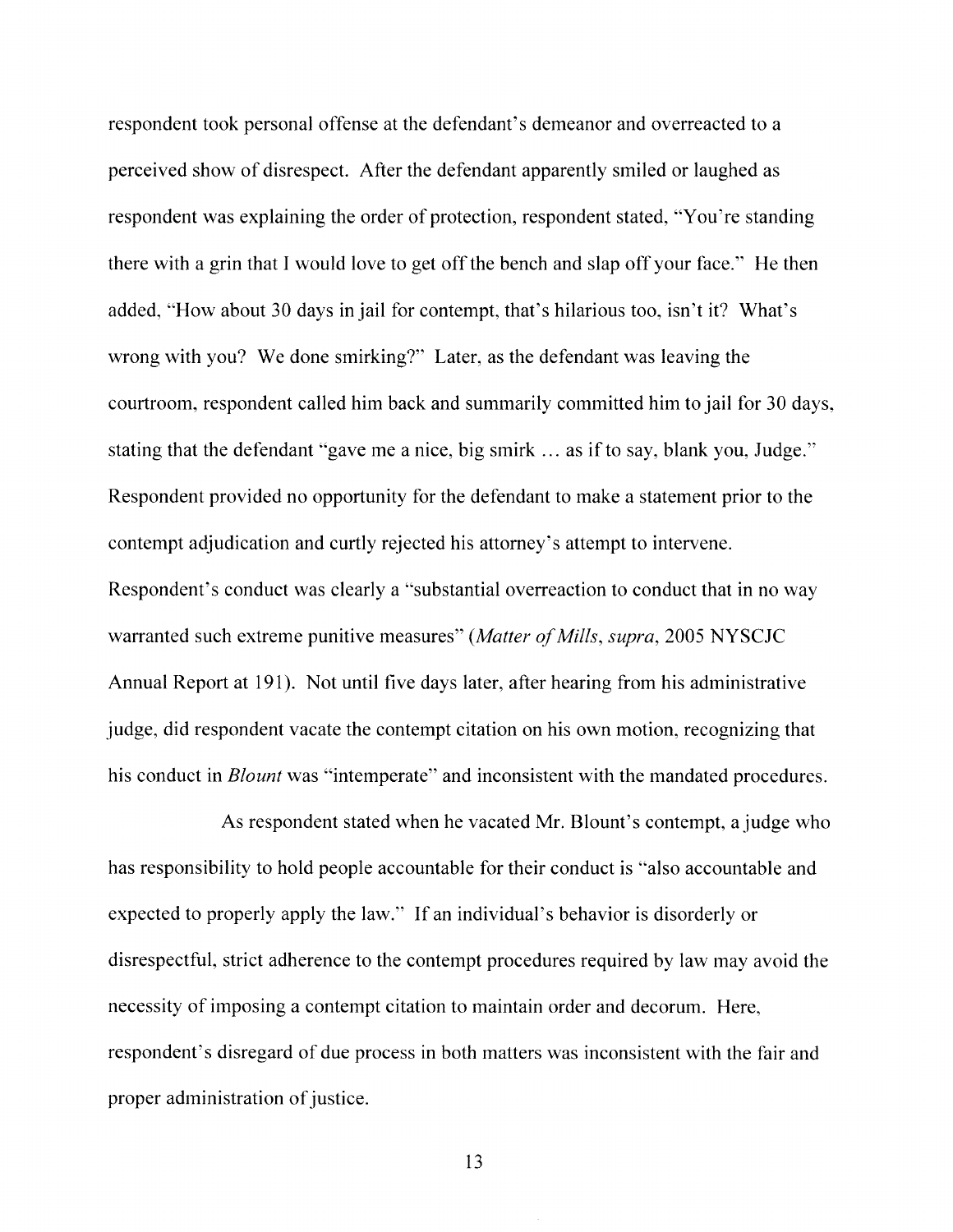While the record before us depicts a judge who holds defendants and lawyers to exacting standards of courtroom behavior and is quick to lecture them for perceived displays of disrespect *(e.g.,* scolding Mr. Blount's lawyer and telling him to "shut up" when he quietly spoke to his client), respondent's own behavior fell short of the required standards. On several occasions he made injudicious, disparaging comments to and about attorneys. Respondent twice referred to a prosecutor as "a cigar store Indian" for not speaking during plea discussions. Such language was snide and demeaning, although we do not consider the term racially offensive in this context *(see Matter of Duckman,* 92 NY2d 141, 151 [1998] [judge described prosecutors as "mannequins" and "puppets" as part of a pattern of "open-court sarcasm and ridicule"). **In** another case, involving a 74-year old defendant who pled guilty to Disorderly Conduct, respondent stated derisively that the conviction gave the prosecutor "another notch on his belt." **In** a case where the prosecutor proposed a plea involving forfeiture of funds seized from the defendant, respondent speculated that the district attorney "wants to buy a new couch for his office" or "wants a new laptop or whatever." Respondent's flippant remarks were not only discourteous but impugned the lawyers' integrity and undermine their role in the eyes of defendants and the public, which is inconsistent with established ethical standards requiring judges to act in a manner that promotes public confidence in the integrity and impartiality of the judiciary and to treat lawyers with courtesy, dignity and patience (Rules, §§100.2[A], 100.3[B][3]).

**In** finding that respondent engaged in misconduct with respect to the above matters, it seems appropriate to comment with respect to the dismissal of paragraphs 30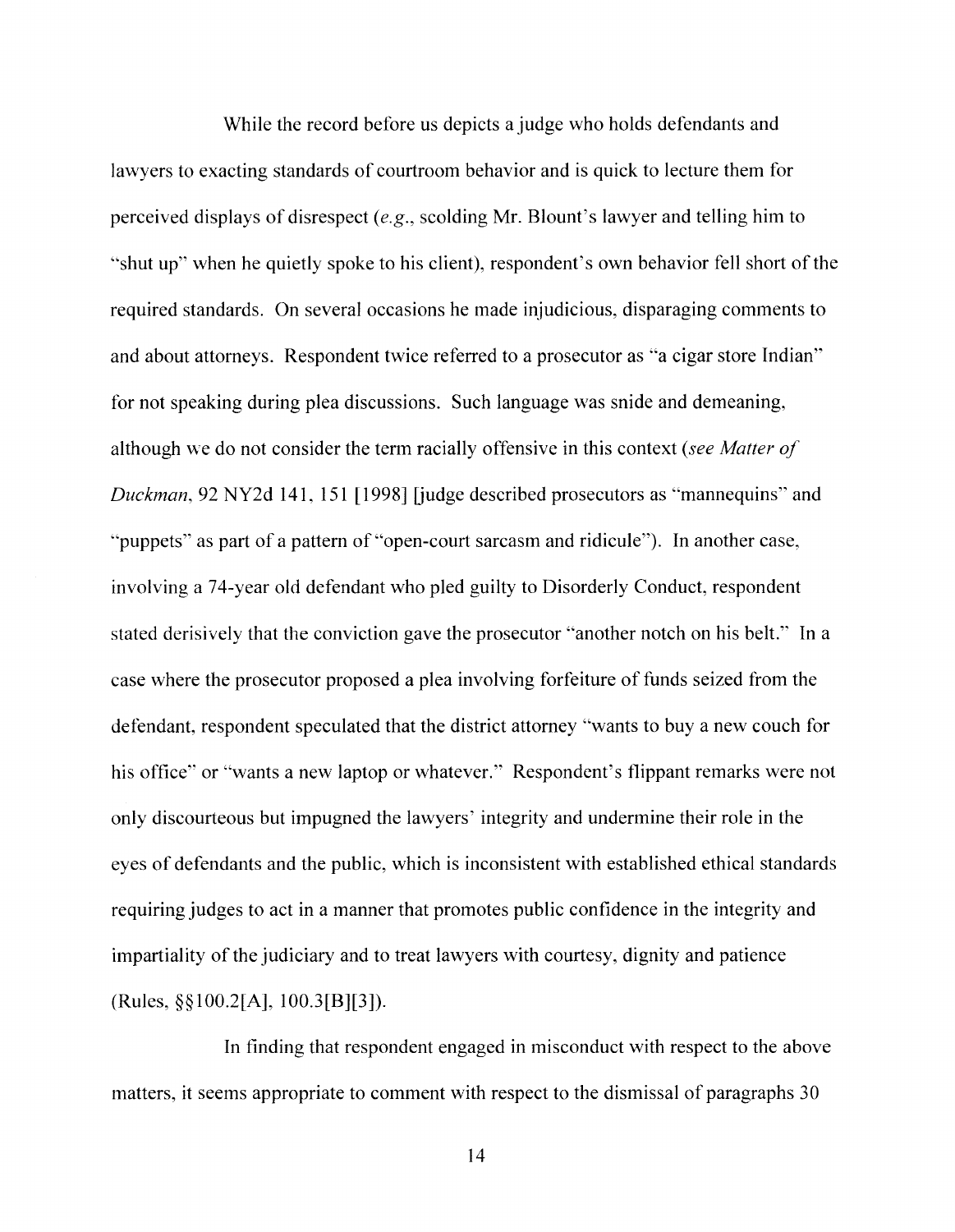through 34 of the Amended Formal Written Complaint, which allege that respondent used a racial epithet in an off-the-record courtroom conversation with a lawyer approximately six years ago.<sup>1</sup> We consider this accusation of the utmost gravity. It would certainly be grounds for removal if credited, particularly in light of the other misconduct findings regarding respondent. We are deeply reluctant, however, to remove a jurist on the basis of the ambiguous evidence presented in connection with this allegation. While two attorneys say they heard the remark, at least three others (including an attorney) who were alleged to have been in the courtroom at the time swear they did not, and respondent has categorically denied using that term. Moreover, two supervisors who say they were contemporaneously informed of the alleged statement acknowledge that they did nothing in response at that time, and none of the witnesses memorialized the event or brought it to the attention of respondent's administrative judge (although one of the attorneys had previously made a complaint against respondent about matters that seem less egregious). Not until at least two years later was the allegation included in a complaint filed with the Commission.

Finally, as respondent's counsel has pointed out, the manner in which respondent was confronted by this allegation made any rebuttal on his part extremely difficult. Respondent was not made aware of the accusation  $-$  consisting of a single offthe-record statement - until more than a year after the Commission had received the

I It was alleged that after a court session had ended, respondent asked the lawyer, who is African-American, if the lawyer knew what black people from New York City call black people from upstate New York and when the lawyer responded in the negative, respondent replied, "Country niggers."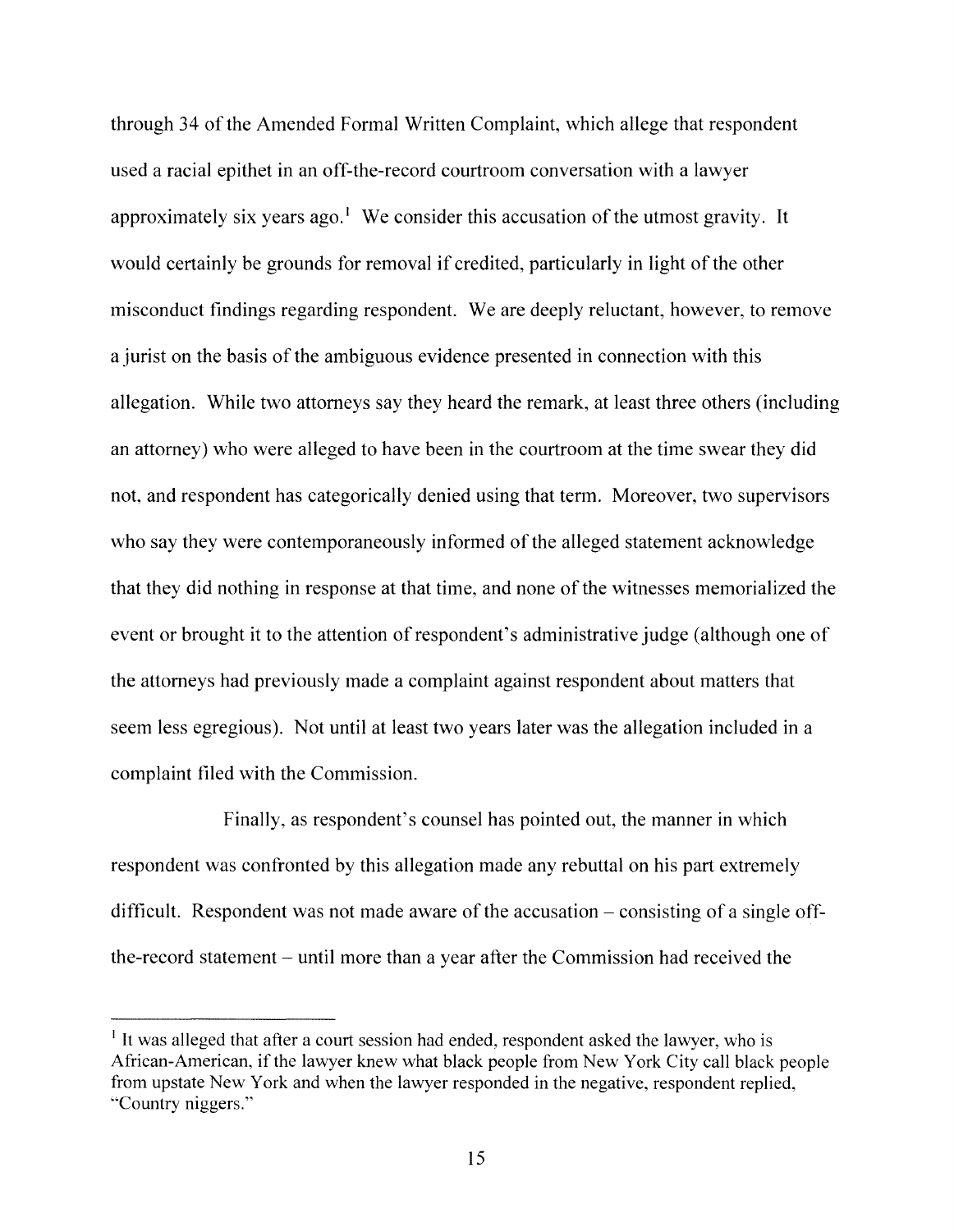complaint and more than three years after the statement was allegedly made. Even then, respondent was given shifting time frames and few specifics as to when it took place; ultimately he was provided with a possible range of six months.

Under these circumstances, we simply cannot come to a firm conclusion as to what occurred in respondent's courtroom on the day in question. And while we generally give deference to the referee's findings, in this case the referee accepted the allegation as true without any explanation as to why, without making any credibility findings, and without setting forth any reasoning as to how he reached this conclusion. Indeed, the referee drew many conclusions favorable to respondent, including a finding that his testimony was "forthright" and that there was no other evidence of racial bias, without reconciling them with the findings on this incident. Absent any understanding of how the referee arrived at his factual determination, we cannot give it any deference.

Thus we are left with no clear view as to the accuracy ofthis allegation. **In** so stating, we do not intimate that we believe any particular account to be truthful, or any other to be false. Indeed, those are not the only possibilities. Even on a matter ofthis importance, witnesses can mishear or have mistaken or faded recollections, and after so many years uncertain memories can harden, while others can change. But the bottom line is that we cannot make a finding in regard to this allegation with any degree of confidence. Given the seriousness of this charge, the conflicting testimony, the absence of a clear explanation for the actions taken or not taken afterwards by those involved, respondent's adamant and consistent denials, and the difficulties presented in defending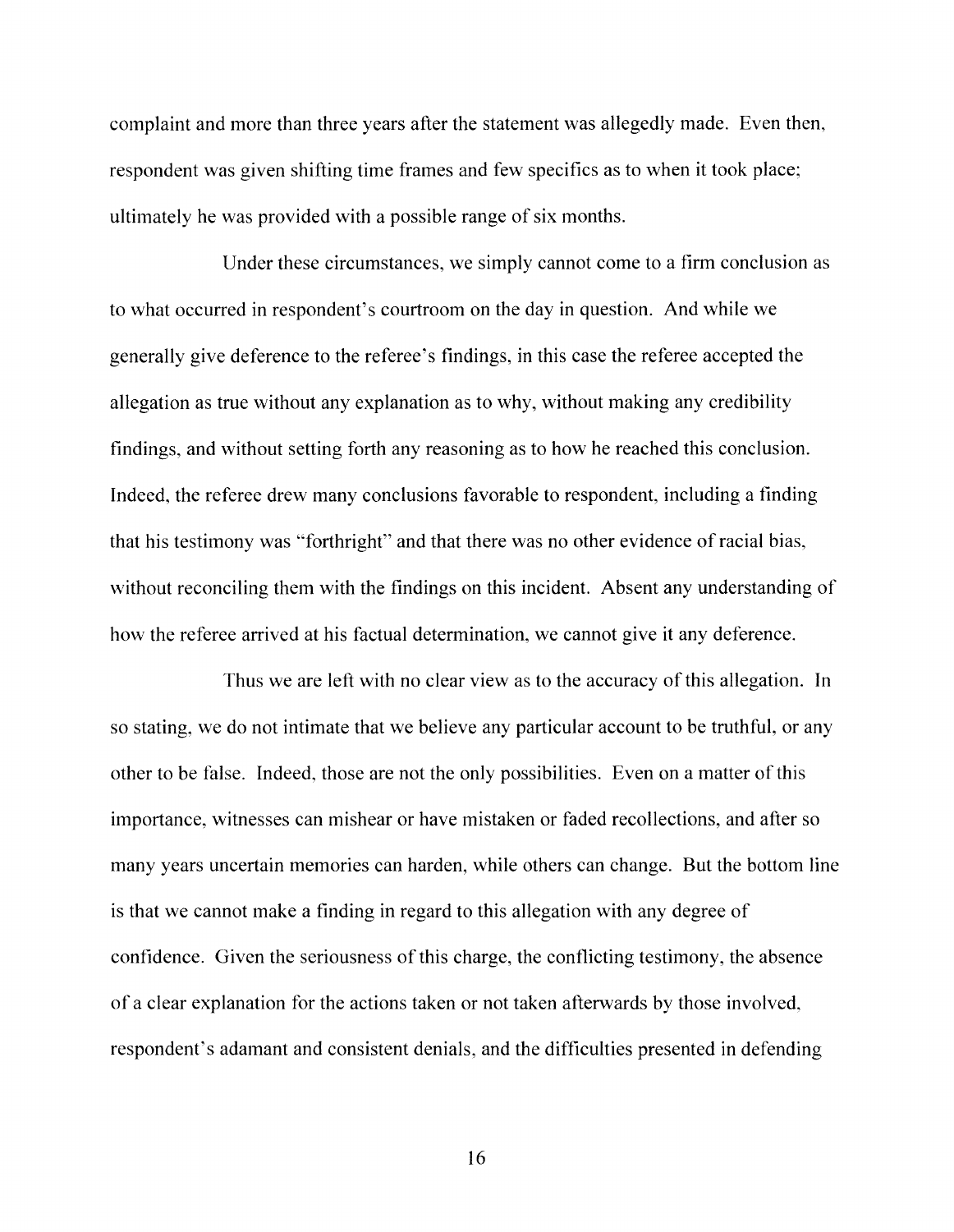against the allegation under these circumstances, we find that the record does not contain sufficient proof to sustain the allegation.

As to the misconduct established in the record before us, we conclude that it constitutes a significant breach of the ethical standards. We are unpersuaded, however, that the record establishes that respondent is "unfit to remain in office" *(Matter of Reeves,* 63 NY2d 105, 111 [1984]) and, in view of several factors, determine that he should be censured. In particular, we note that respondent took ameliorative steps to reduce the harsh consequences of his contempt citations. In *Blount,* he vacated the contempt on his own motion five days later, and the defendant, who was in custody on unrelated matters, was not subject to any additional incarceration. In *Gentile,* when the defendant's lawyer moved to modify the sentence (conceding that the defendant had engaged in "bad behavior"), respondent vacated two of the five counts of contempt. We also note that respondent has acknowledged that his actions were inconsistent with the procedures required by law and, as the referee found, has been "contrite recognizing that he had made errors in language and temperament" (Report, p 16). We accept respondent's assurance that he has learned from this experience and that his conduct in the future will be in strict accordance with the mandated procedural and ethical standards. Accordingly, we conclude that censure is appropriate.

By reason of the foregoing, the Commission determines that the appropriate disposition is censure.

Judge Ruderman, Judge Acosta, Mr. Belluck, Mr. Cohen, Ms. Corngold,